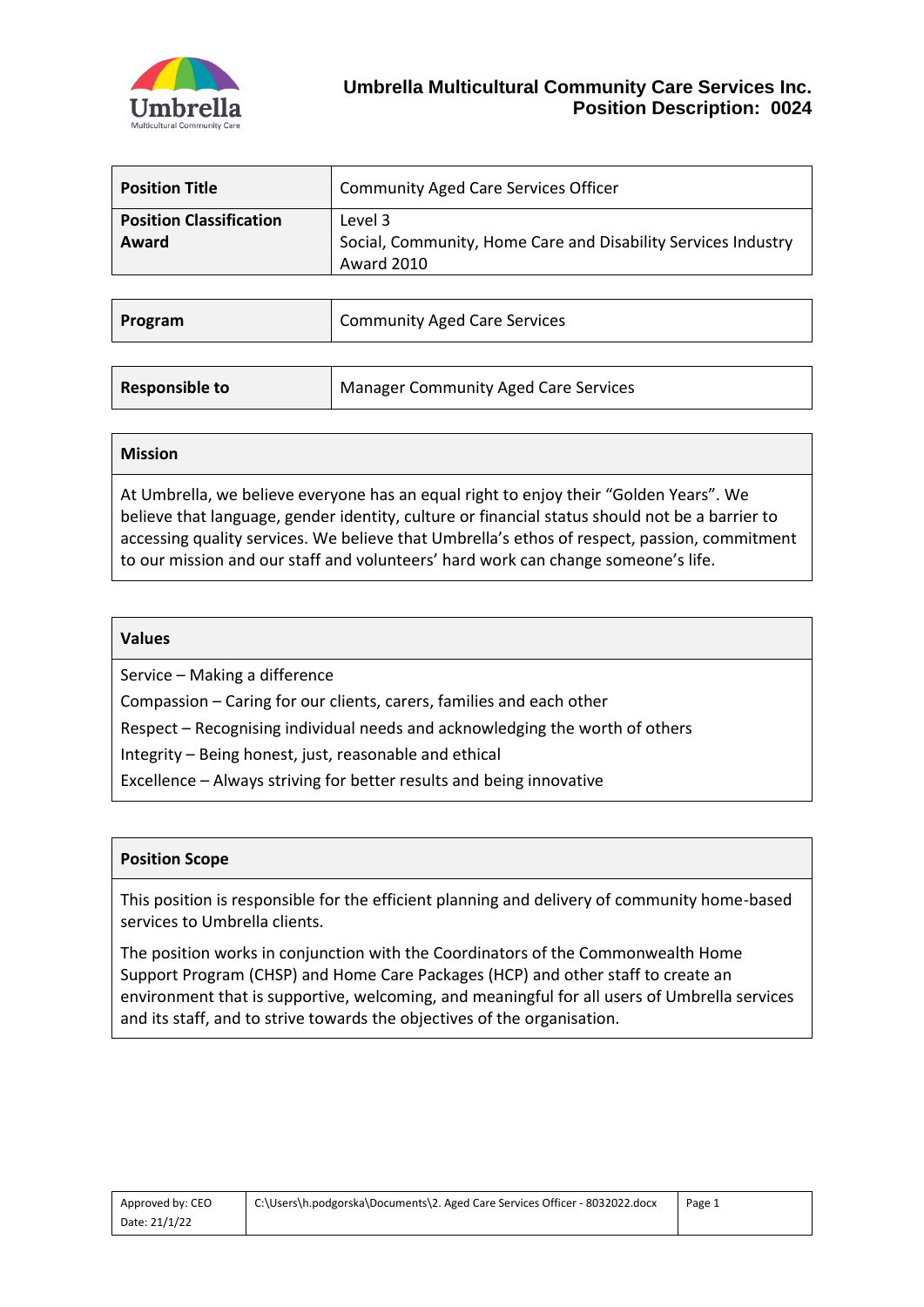

### **Position Responsibilities**

### **1. Client Support Services**

- 1.1 Complete Home Care Package documentation (including client home files, client office file and Support Worker files) to a required standard and in a timely manner, updating as required.
- 1.2 Supervise staff for the delivery of home support services including home maintenance and gardening duties are provided by Home Support Staff as per their roster.
- 1.3 Liaise and coordinate out-sourced home services.
- 1.4 Coordinate service scheduling, liaise with finance department for issuing of invoices and assist in preparation of timesheets for pay-roll purposes.
- 1.5 Communicate with clients, client's families, and support workers.
- 1.6 Report on work health and safety issues and concerns of support staff in a timely manner.
- 1.7 Work closely with clients in a collaborative effort to address clients' service needs.
- 1.8 Directly support clients by providing requested services and group activities/events, as detailed in their care plan.
- 1.9 Work in compliance to Aged Care quality standards.

## **2. Administration**

- 2.1 Maintain schedule of service availability.
- 2.2 Set up services for new clients and maintain the service delivery schedule for existing clients.
- 2.3 Prepare and maintain rosters for the support workers.
- 2.4 Continuously update changes in Sandwai.
- 2.5 Maintain and update client and support staff records where appropriate.
- 2.6 Prepare and sign off on home support staff timesheets and mileage claim forms.
- 2.7 Collect client fees, time sheets and other documentation from home support and home maintenance staff, as required.
- 2.8 Acquit fees received from home support staff against receipts issued and deposits reported.
- 2.9 Maintain confidentiality of all documentation.

## **3. Service Information and Advocacy**

- 3.1 Provide information on services, their availability, costs etc. directly to clients and their careers, as required.
- 3.2 Refer clients to other services where and when appropriate.
- 3.3 Ensure any client service concerns are addressed, actioned, or escalated in a timely manner.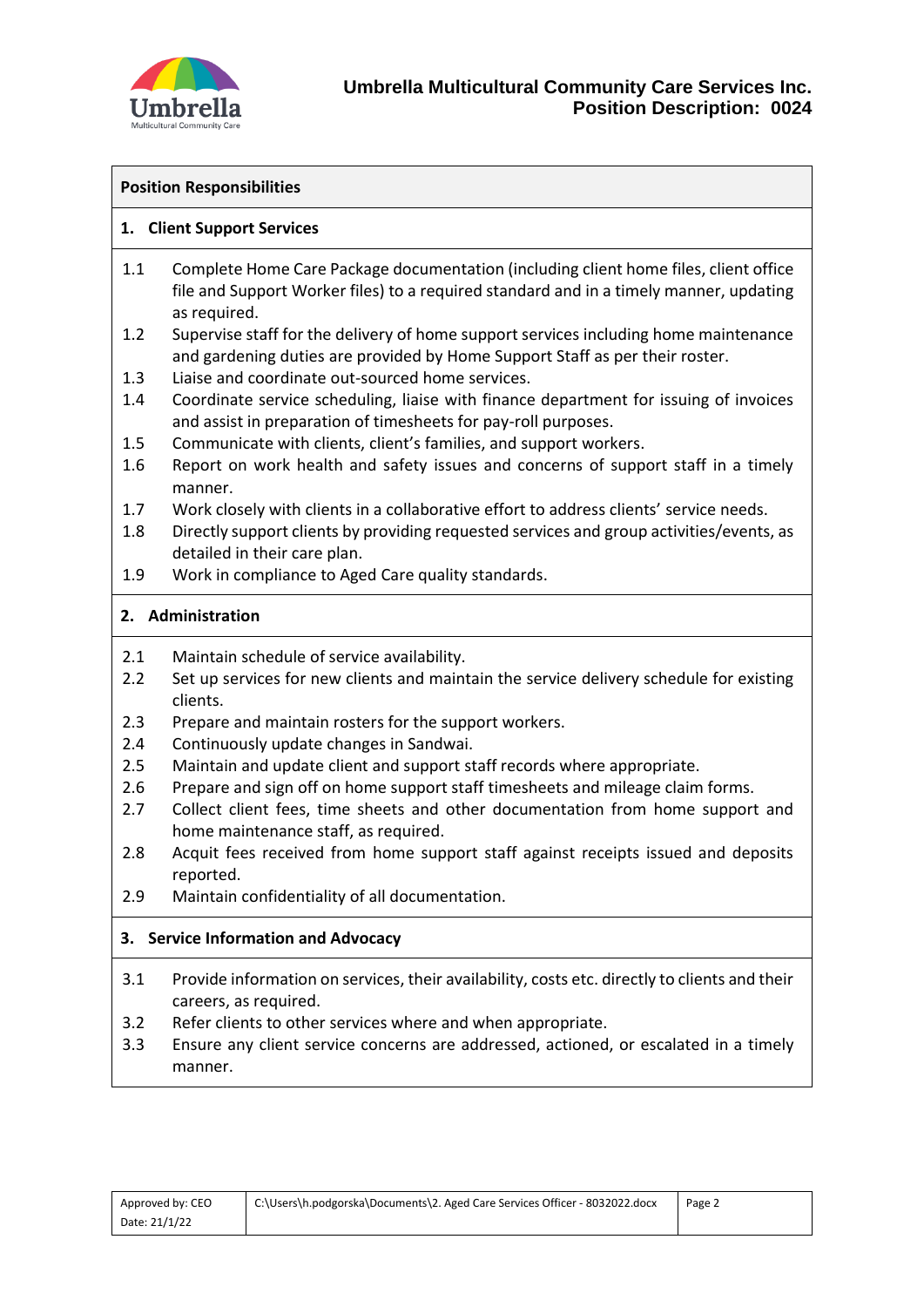

# **4. Other**

- 4.1 Promotes a safe working environment and work within work health and safety guidelines.
- 4.2 Follows Umbrella's Code of Conduct, policies and procedures and work within the policies and procedures of the organisation
- 4.3 Promote positive ageing, dignity, independence and wellness principles
- 4.4 Other duties as required or directed by the Manager Community Aged Care Services, Senior Coordinator Home Care Package, Coordinators Home Care Packages or Coordinator CHSP that contribute to delivery of Umbrella's services
- 4.5 Other duties as required by the CEO or Deputy CEO.